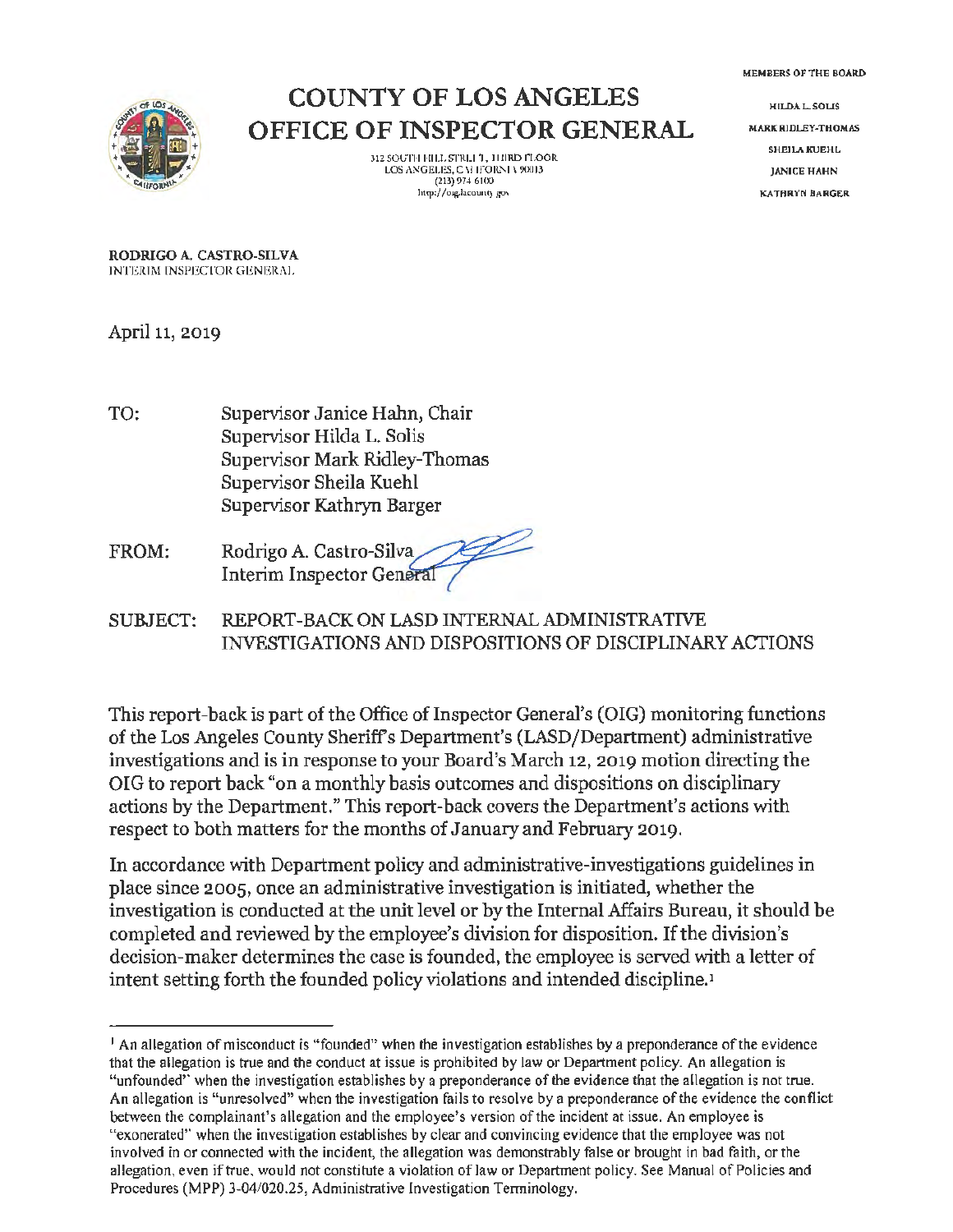The Honorable Board of Supervisors April 11, 2019 Page 2

The employee thereafter may either accept the discipline or respond to the letter of intent through the Skelly-hearing process or in writing. After the *Skelly* hearing or the employee's written response, the Department may impose the discipline as originally intended or modify its findings and/or discipline.

An employee can appeal discharges and suspensions from service in excess of five days to the Civil Service Commission. Lesser discipline, including written reprimands and bonus removals, can be appealed to the Employee Relations Commission (ERCOM).

#### Inactivation of Administrative Investigations

In early February 2019, we observed a sharp increase in the number of administrative investigations that the Department was inactivating. Upon inquiry to the Department, we were told that a Department directive had been issued in mid-December 2018 instructing chiefs, directors, and captains to re-evaluate all open administrative investigations to determine whether any of them should be inactivated.<sup>2</sup> On February 20, 2019, we asked the Department for copies of any such directive or guideline but, to date, have received no response.

Department policy allows a decision-maker, under limited circumstances, to inactivate an administrative investigation. Specifically, Manual of Policies and Procedures (MPP) section 3-04/020.20, Inactivation of Administrative Investigations, permits decisionmakers to request the inactivation of an investigation by sending "a memo from the concerned Division Chief or Division Director to the Captain of Internal Affairs Bureau (IAB), detailing the reasons for the inactivation." When an investigation is inactivated, the investigation is terminated and no findings are made.

While Department policy strongly favors completing and making findings in all administrative investigations, policy also allows that when "continuing with an administrative investigation is pointless and inactivating the case is the more appropriate course of action," inactivation may be an acceptable course of action.<sup>3</sup> Examples of when inactivation may be appropriate include when the subject of the investigation resigns or retires during the investigation, when a complainant withdraws the complaint or refuses to cooperate in the investigation, or when the complainant's allegations, even if founded, would not constitute a violation of law or Department policy.

Based on our review of the Department's data, we have found that from January 1, 2019, through February 28, 2019, forty-five administrative investigations were inactivated by

<sup>&</sup>lt;sup>2</sup> This directive appears to be consistent with Sheriff Alex Villanueva's public statements. See, e.g., transcript of Sheriff Villanueva's statements before your Board on January 29, 2019, in which he defended his reinstatement of a fonnerly discharged employee and indicated his belief that the prior administration had initiated too many administrative investigations against LASO personnel, available at

http://file.lacounty.gov/SDSInter/bos/sop/transcripts/1051114 012919C.pdf, accessed on February 25, 2019; and press conference on January 30, 2019, available at https://www.youtube.com/watch?v=mw4V8sB6\_eM, accessed on February 25, 2019.

<sup>&</sup>lt;sup>3</sup> Administrative Investigations Handbook, Los Angeles County Sheriff's Department (2005).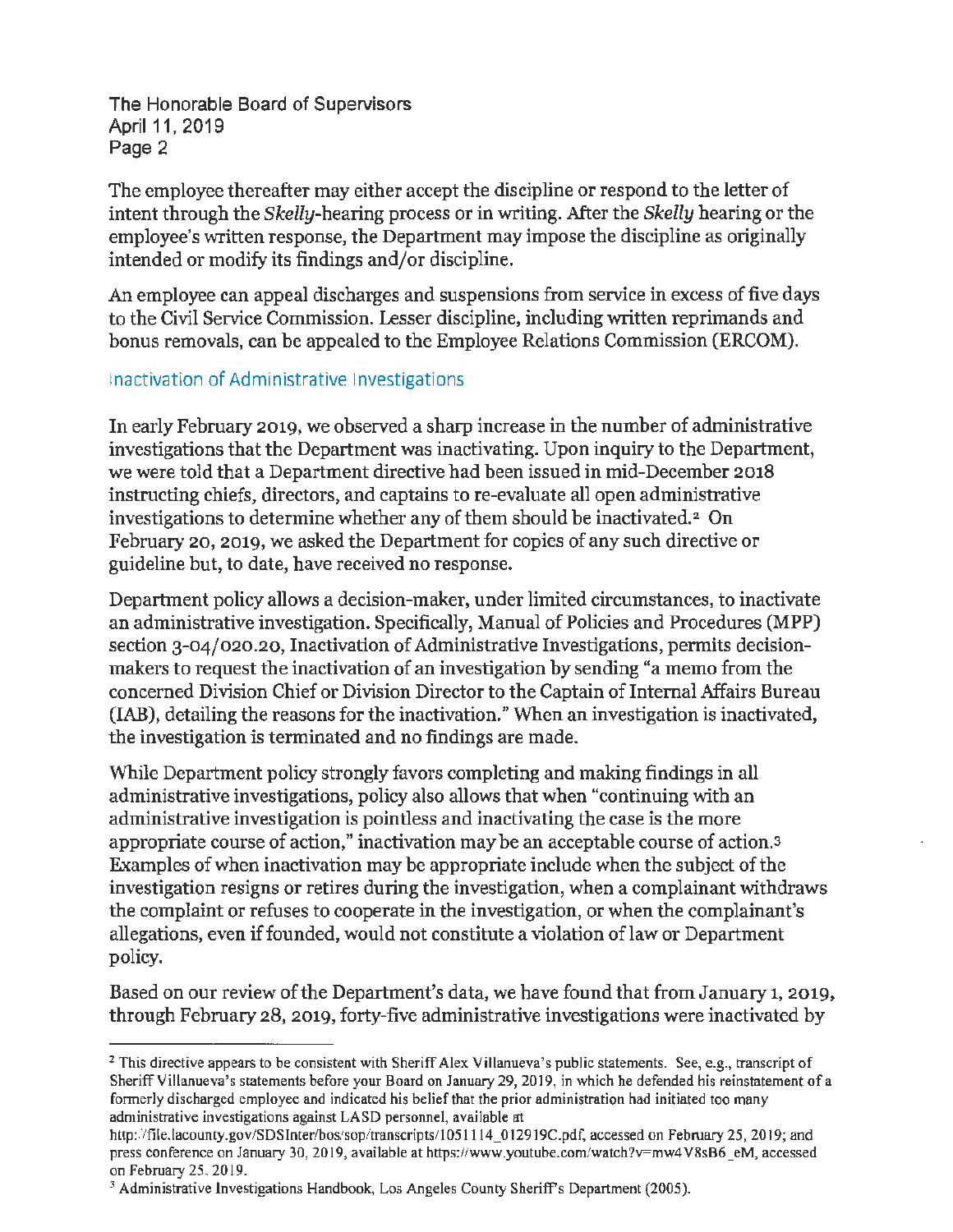The Honorable Board of Supervisors April 11, 2019 Page 3

the Department. This compares to a total of ten such investigations that were inactivated in the entire fourth quarter of 2018.4

Of the 45 inactivated investigations, 14 appear to have been inactivated in accordance with existing policy; 12 of those 14 investigations were inactivated because the employees resigned or retired; one of those 14 investigations was inactivated because it was initiated in error, i.e., the allegations had been investigated in a separate case and were duplicative; and one of those 14 investigations was inactivated because the oneyear statute of limitations set forth in Government Code section 3304 had expired before completion of the investigation so the employee could not be disciplined.

The remaining 31 investigations appear to have been inactivated based on the new directive or direction, as they do not appear to be in conformance with Department policy. Specifically, the inactivation memos do not include a detailed explanation of why the investigation was inactivated. Moreover, none of the inactivated cases fell within the examples set forth in the policy and summarized above.

The investigations included allegations ranging from sleeping on duty to sexual misconduct with an inmate. In 20 of the 31 investigations, the employees' alleged conduct appears to have been in violation of Department policy. However, rather than wait until the administrative investigations were completed, concerned division chiefs inactivated the investigations by reclassifying the policy violations as "training issues" or adjudging that the conduct "did not warrant administrative investigations."

Among the investigations deemed to involve training issues were two involving the same deputy who was caught sleeping on duty,<sup>5</sup> one involving an out-of-policy vehicle pursuit, and five involving traffic collisions. While these actions may not involve significant misconduct, they can and often do create liability for the County. When a deputy, for instance, sleeps through mandatory safety checks and does not render prompt aid to an inmate in distress or a deputy injures him or herself or others in a traffic collision, the County can end up paying significant amounts of money in litigation costs as a result.

A brief summary of each of the 31 inactivated investigations is included in Attachment A. We will update Attachment A monthly to add additional investigations that were inactivated for reasons other than those permitted by policy.

<sup>4</sup>Conversely, statistics on the number of administrative investigations **initiated** by the Department from January 1 through March 19, 2019, show a marked decrease compared to the same time period for 2016, 2017, and 2018. Specifically, the Department initiated 188 administrative investigations in 2016, 187 in 2017, and 194 in 2018. In 2019 for the January through March time period, information provided by the Department indicates 71 administrative investigations have been initiated.

*s* These two cases will be treated as one case for purposes of this report.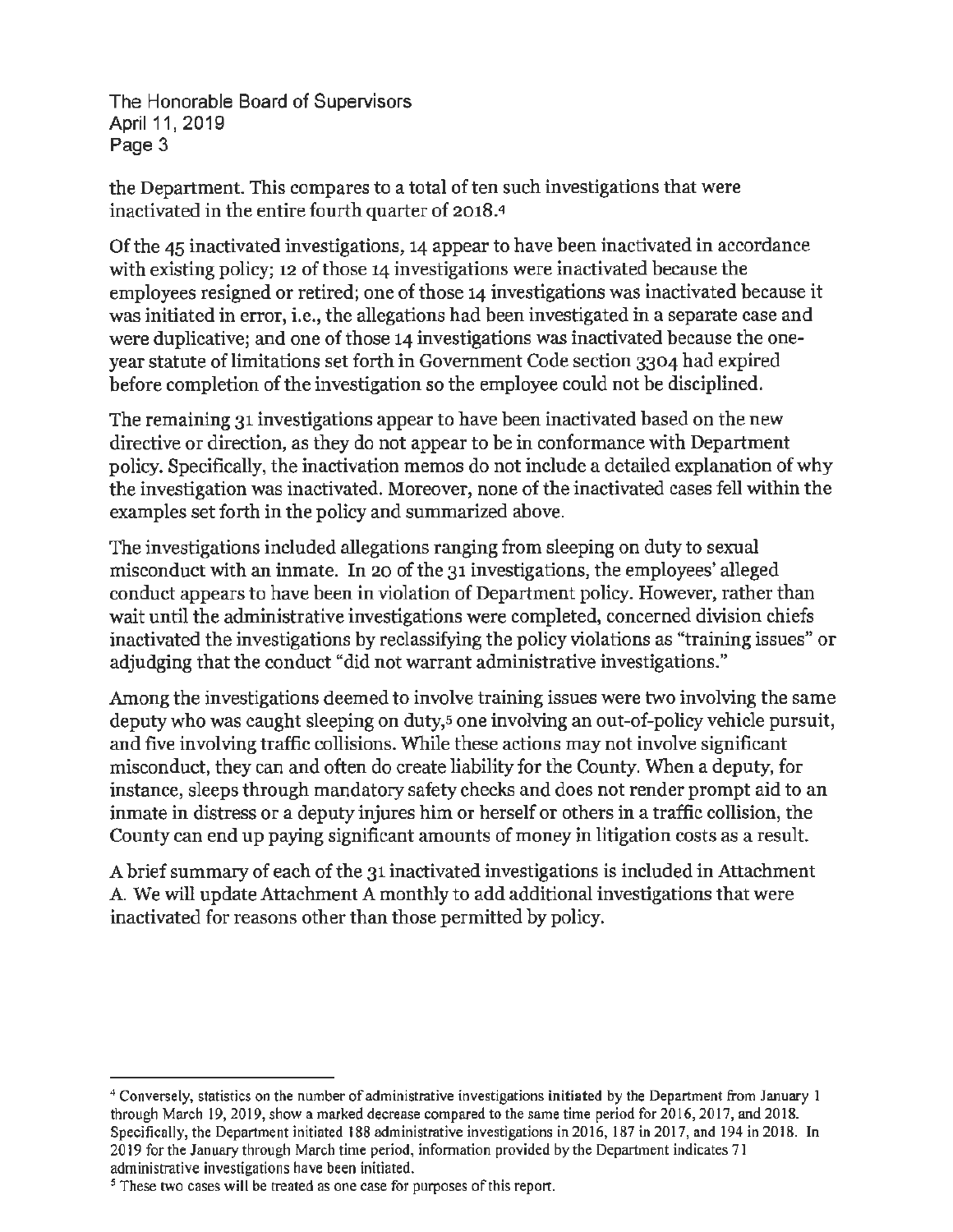The Honorable Board of Supervisors April 11, 2019 Page 4

#### Cases in which Findings and/or Discipline was Modified after Letter of Intent Was Issued

Our staff also reviewed disciplinary cases in which discipline was imposed in January and February 2019. Of note was the number (21) and seriousness of cases in which the findings and/or discipline was modified from the findings and proposed discipline of those who originally reviewed the investigations.

A brief summary of each case is included in Attachment B, which we will update monthly to include newly modified cases.

#### Department's Response to this Report-Back

Consistent with existing protocols, the OIG provided the Department with a draft of this report-back to afford it an opportunity to identify any information it considered to be inaccurate or to which it objected for any reason to being publicly released.

The Department responded on April 10, 2019. Its response is attached to this reportback.

c: Alex Villanueva, Sheriff Sachi A. Hamai, Chief Executive Officer Celia Zavala, Executive Officer Mary C. Wickham, County Counsel Brian Williams, Executive Director, Civilian Oversight Commission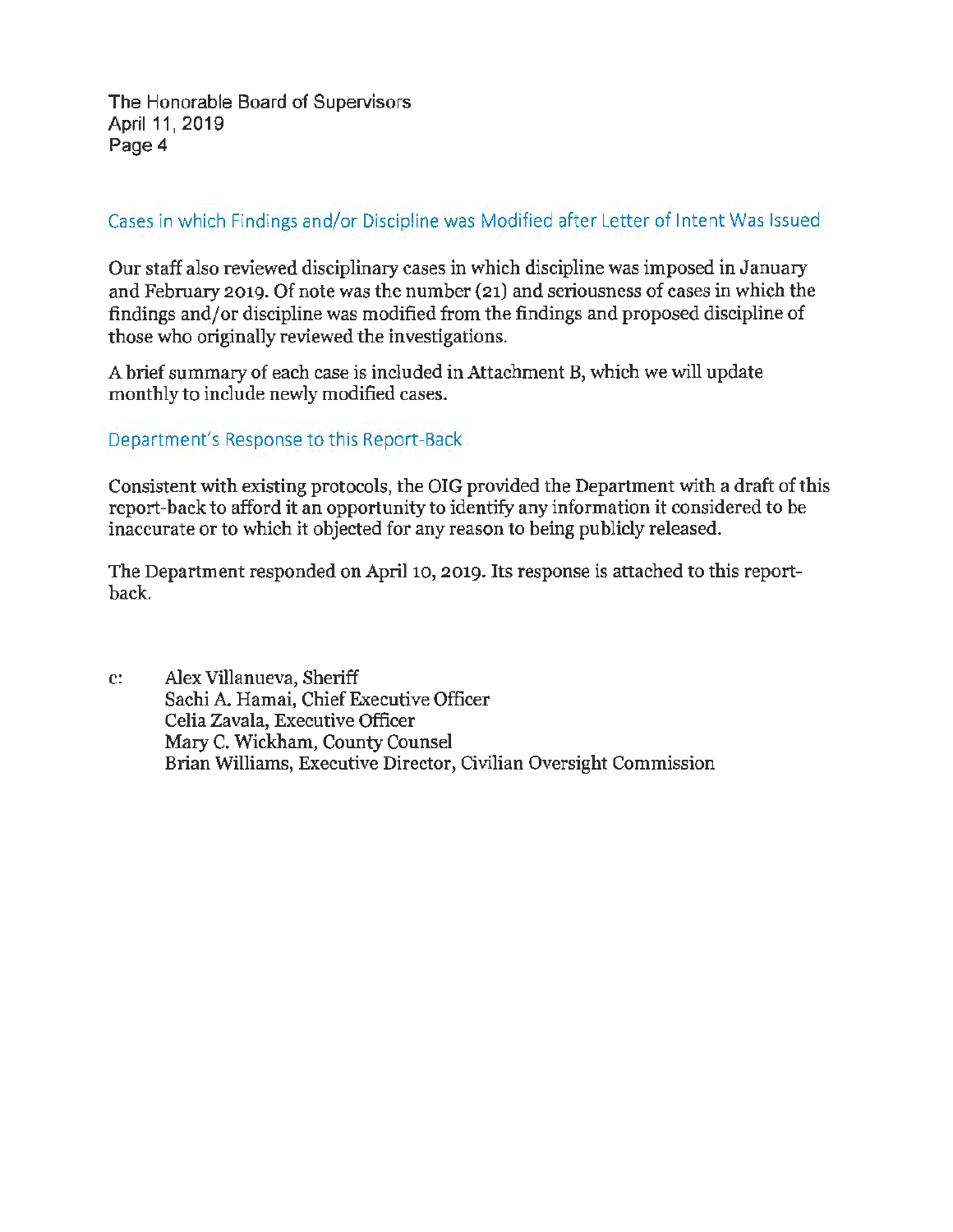#### **ATIACHMENT A**

#### **INACTIVATED INVESTIGATIONS**

#### *Inactivated Investigations Involving Criminal Allegations*

- 1. A custody assistant was involved in an argument with his ex-girlfriend during a custody exchange of their child. It was alleged he lunged towards his ex-girlfriend but was held back by a relative. The custody assistant told law enforcement he was scratched on his arm by his ex-girlfriend. A video of the incident, however, showed the ex-girlfriend did not contact him at any time during the custody exchange. The Department inactivated the case indicating the custody assistant was not in violation of any laws or Department policies. The custody assistant had been previously demoted for misconduct relating to General Behavior and Disorderly Conduct policy violations. He also has three other pending administrative investigations. Two of the pending cases involve allegations of domestic violence and one of the cases involves an allegation that he was rude and may have been intoxicated when speaking with a Department employee on the phone about a perceived error in his paycheck.
- 2. A criminal case was presented to the District Attorney's office by another police agency against a deputy regarding allegations of criminal child abuse. The Department's Internal Affairs Bureau monitored the case but, as is the Department's practice, did not start its own administrative investigation while the criminal case was pending. The case was ultimately rejected by the District Attorney's office due to insufficient evidence to prove the case beyond a reasonable doubt. The deputy's ex-wife had tried to obtain two restraining orders against the deputy, both of which were denied. Rather than start an administrative investigation, the Department inactivated the case based upon the "totality of the circumstances," the deputy's cooperation during the process, and the belief that no policy violations were committed by the employee.
- 3. In 2017, an inmate in custody alleged that while she was in custody in the year 2000, she performed oral sex on a deputy in a cleaning-supply closet. She also alleged that in 2008 or 2009, when she returned to custody, the same deputy took her into a room near a courtroom where she performed oral sex on him again. The Department's Internal Criminal Bureau (ICIB) opened an investigation and the case was subsequently submitted to the District Attorney's office, which rejected it for insufficient evidence to support the inmate's allegations and because the statute of limitations had expired on both allegations. The Department inactivated the case and based its decision on the lack of video and physical evidence and any independent witnesses, concluding nothing further would be learned by conducting an administrative investigation.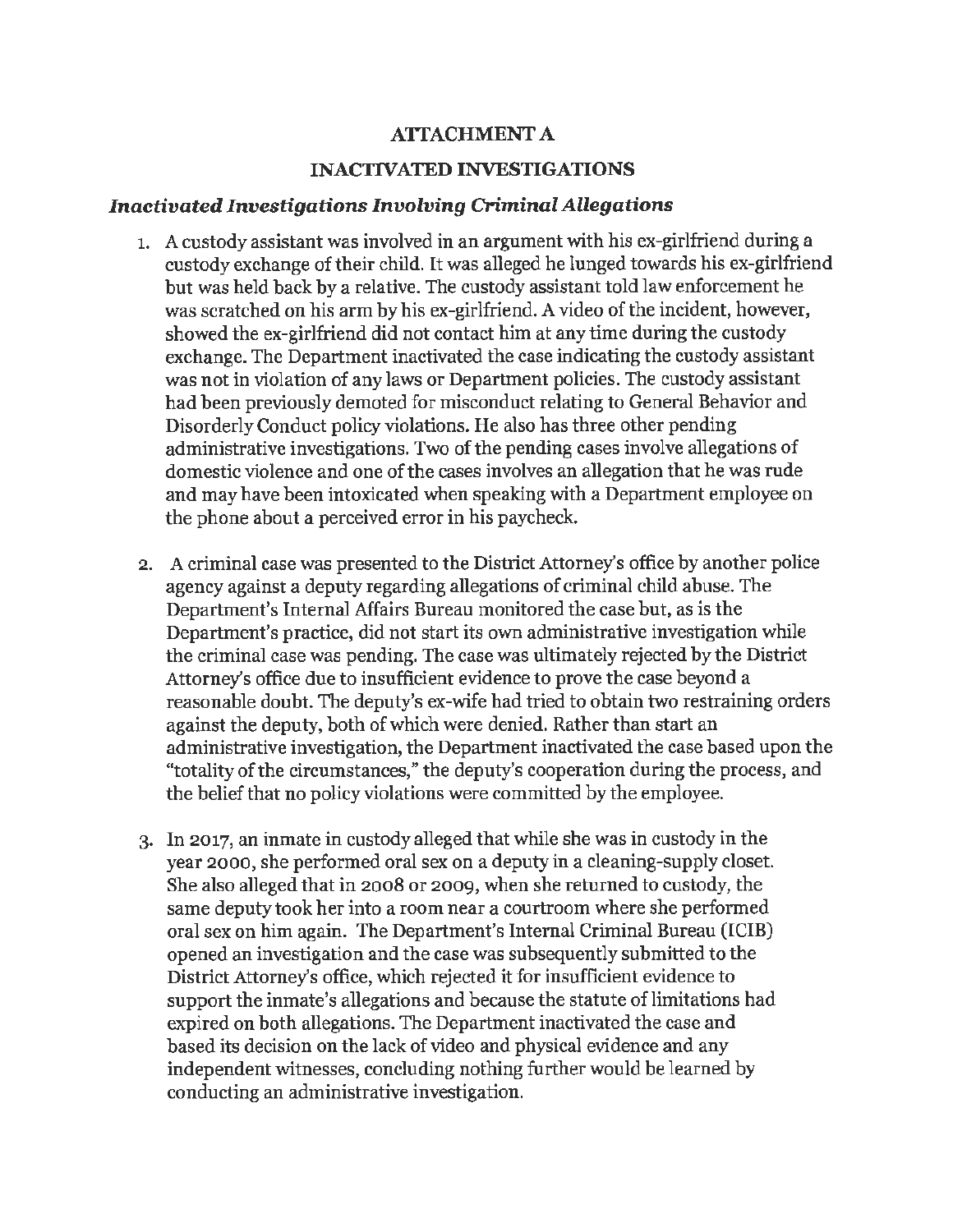- 4. An inmate suspected of secreting narcotics was tethered to a wall naked for an extended period of time. A criminal case was filed against multiple employees for exerting cruel and unusual punishment on the inmate, but the case was subsequently dismissed. Thereafter, a Division Chief requested that IAB conduct an administrative investigation into policy violations relating to the tethering of inmates to fixed objects. In January 2019, the former Division Chiefs replacement submitted an inactivation memorandum to the Captain of IAB stating the case was being inactivated after "review of the case and circumstances." No additional information was provided. However, in the form letters to the affected employees signed by the Captain of IAB, the employees were advised they were not in violation of any policies and the case was inactivated "based on facts developed by the Internal Affairs Bureau." What investigation was conducted, if any, and what facts were relied upon to make this determination are unknown because it is unclear from documentation available to OIG staff whether IAB had started its investigation before receiving the request for inactivation.
- 5. A custody assistant was alleged to have been involved in a physical altercation with a family member where both parties were arrested for battery (mutual combat). The District Attorney's office did not file criminal charges. The Department inactivated the case and issued a Performance Log Entry (PLE).1
- 6. A case was inactivated because a captain was asked questions about an incident by a former chief, in violation of the captain's rights under the Peace Officer Bill of Rights. No further information about the alleged underlying misconduct was available to OIG.
- 7. A civilian employee accused another civilian employee of using the tip of her fingernail to aggressively press down on her finger numerous times while pointing out corrections on a document. An outside police department was notified, and the case was submitted to the District Attorney's office for filing consideration. The case was rejected due to insufficient evidence and because of the minor nature of the assault alleged. The Department inactivated the case indicating there was no video and an internal investigation was not warranted.

<sup>&</sup>lt;sup>1</sup> A PLE is comprised of interim supervisory notations about employee performance during a given rating period. It is not discipline and only stays in an employee's unit personnel folder until the annual evaluation process is complete.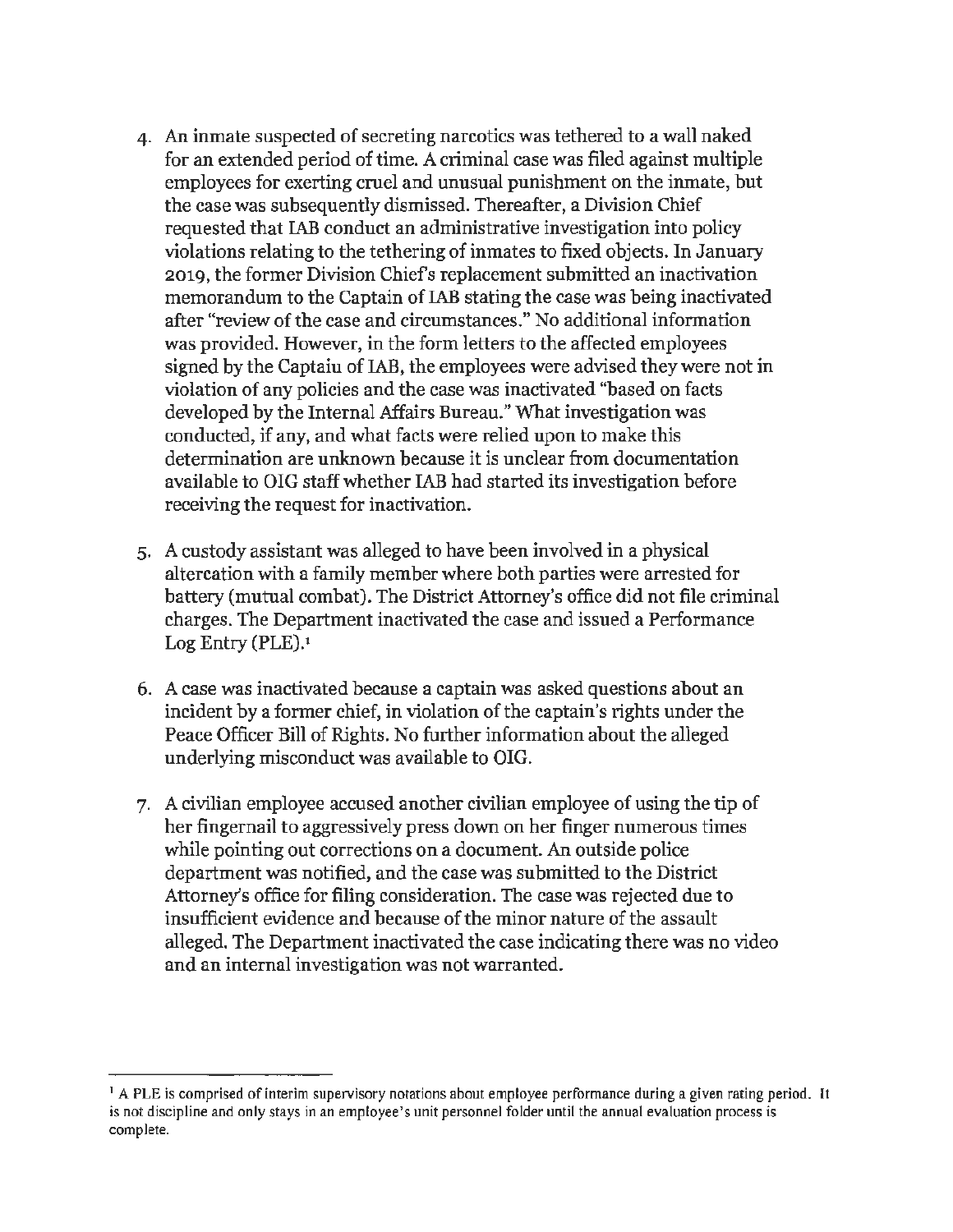#### *Inactivated Investigations Involving Policy Violations Only*

- 8. An ACLU complaint alleging a deputy exhibited a pattern of retaliating against inmates and referring to them using a derogatory term was filed. The deputy denied retaliating against the inmates but admitted to using the derogatory term when referring to them. The Department inactivated the case deeming the matter a training issue. No other reasons or analysis were documented in the inactivation memorandum.
- 9. A deputy was observed on video looking like he witnessed a force incident but failed to report it. Although no investigation appears to have been conducted by IAB in documentation available to OIG staff, a form letter to the deputy stated that based on facts developed by IAB, the deputy was not in violation of any Department policy. The matter was deemed a training issue by the unit.
- 10. A sergeant supervised the entry into an inmate's cell that resulted in a Category 2 use of force. The sergeant failed to develop a tactical plan or strategy leading up to, during, and following the use of force. The Department deemed the matter a training issue in its inactivation memorandum.
- 11. A deputy opened a pod door and engaged a recalcitrant inmate resulting in a use of force. Policy requires deputies to notify a supervisor before engaging with a recalcitrant inmate. The Department deemed the matter a training issue in its inactivation memorandum.
- 12. Because of a staffing shortage, a deputy was denied time off to attend an event. The deputy thereafter failed to show up to the deputy's assigned shift. The Department deemed the matter a training issue in its inactivation memorandum.
- 13. A civilian employee illegally parked a vehicle and pushed another vehicle out of the way in order to leave the scene. The incident was captured on video. The investigation was inactivated and the employee was given documented counseling and a PLE.
- 14. A deputy used a patrol vehicle to pick up his child from school while on duty and without permission from a supervisor. A complainant alleged the deputy drove erratically out of the school's parking lot with the vehicle's overhead lights and siren on. The investigation was inactivated and the deputy was issued a PLE.
- 15. A captain released confidential information relating to discipline of an employee to the news media. Although confidential information was released in violation of the Public Safety Officer's Bill of Rights Act (Government Code section 3300- 3313), the investigation was inactivated because the Department did not deem the violation significant enough to warrant an administrative investigation.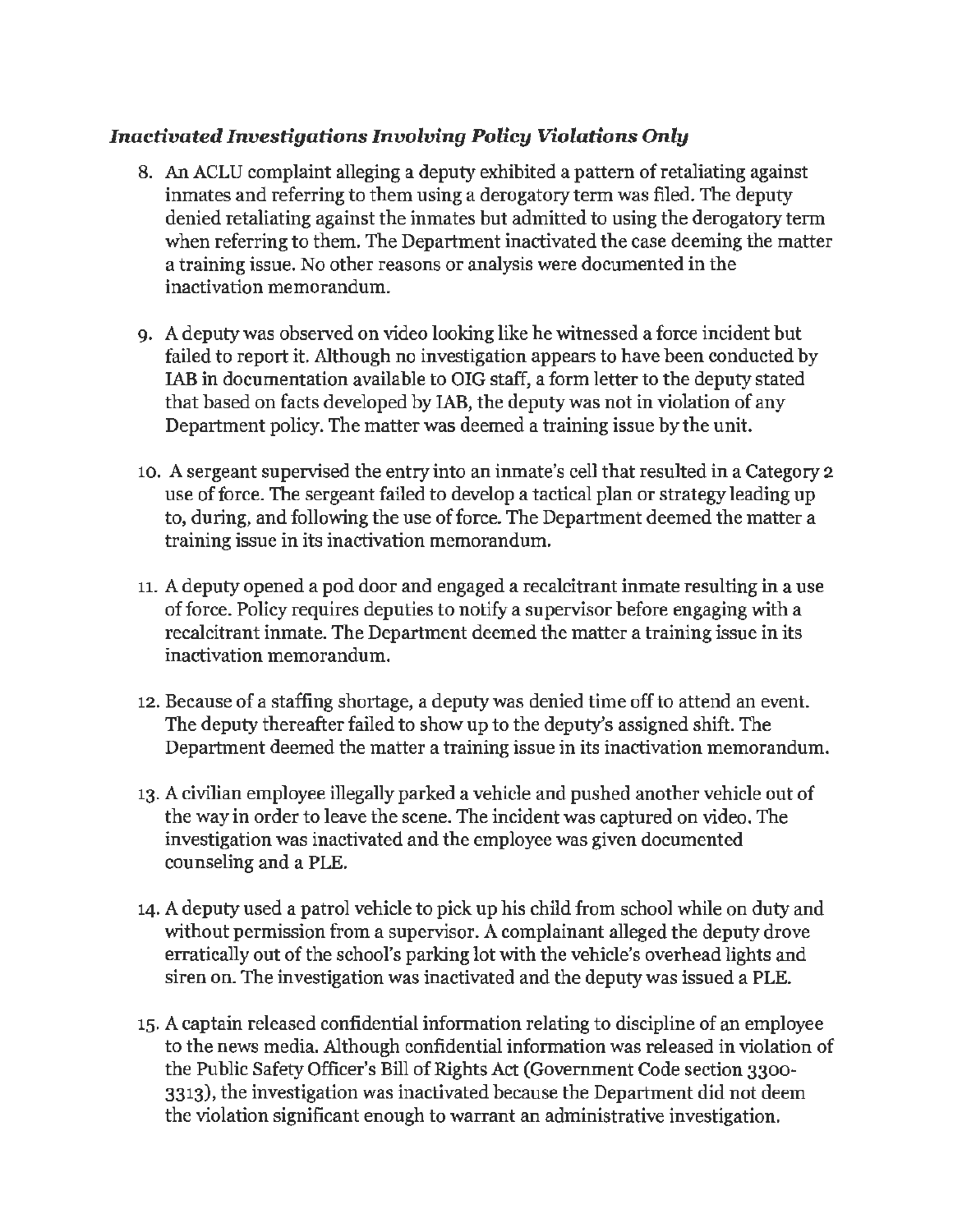- 16. A security officer drove a Department vehicle on a pedestrian sidewalk and struck a metal handrail resulting in moderate damage to the vehicle. The investigation was inactivated and the security officer was issued a PLE.
- 17. A deputy had two investigations involving his sleeping on the job. In the first case, he was requested to respond over the radio and failed to acknowledge the requests. He was found sleeping in an office. In the second case approximately one month later, a deputy who was escorting an injured deputy to seek medical attention saw the subject deputy sleeping in view of numerous civilian employees. In inactivating the investigations the Department deemed both cases to be a "training issue."
- 18. Over the course of several weeks, a lieutenant left work early and arrived to work late on several dates. When supervisors informed the lieutenant that he was the subject of an inquiry, the lieutenant adjusted his timesheets to reflect his actual arrival and departure times from work. Although the investigation was completed, the statute of limitations had been miscalculated and the case was inactivated because of the expired statute. Because the investigation was completed, findings could have been made on the case, but the Department would not have been able to discipline the lieutenant.
- 19. A lieutenant endorsed blank checks from the employee unit fund account in violation of policy on banking procedures. While the Internal Affairs Bureau completed its investigation of this matter, the Department in its inactivation memorandum concluded further administrative action was not required so findings were not made on the allegations of misconduct.
- 20.A sergeant was involved in an on-duty preventable traffic collision. The Department inactivated the investigation and issued a PLE.
- 21. A deputy was a passenger in a patrol vehicle during a traffic collision and was not wearing a seatbelt. The Department inactivated the investigation and issued the deputy a PLE.
- 22.A deputy was involved in a traffic collision and was not wearing a seatbelt. The Department inactivated the investigation and issued a PLE.
- 23. A custody assistant was ordered to work overtime and abandoned her post without permission. The Department inactivated the investigation and issued a PLE.
- 24. Five supervisors were alleged to have been involved in the implementation and oversight of a potentially unlawful unit order regarding fixed restraints on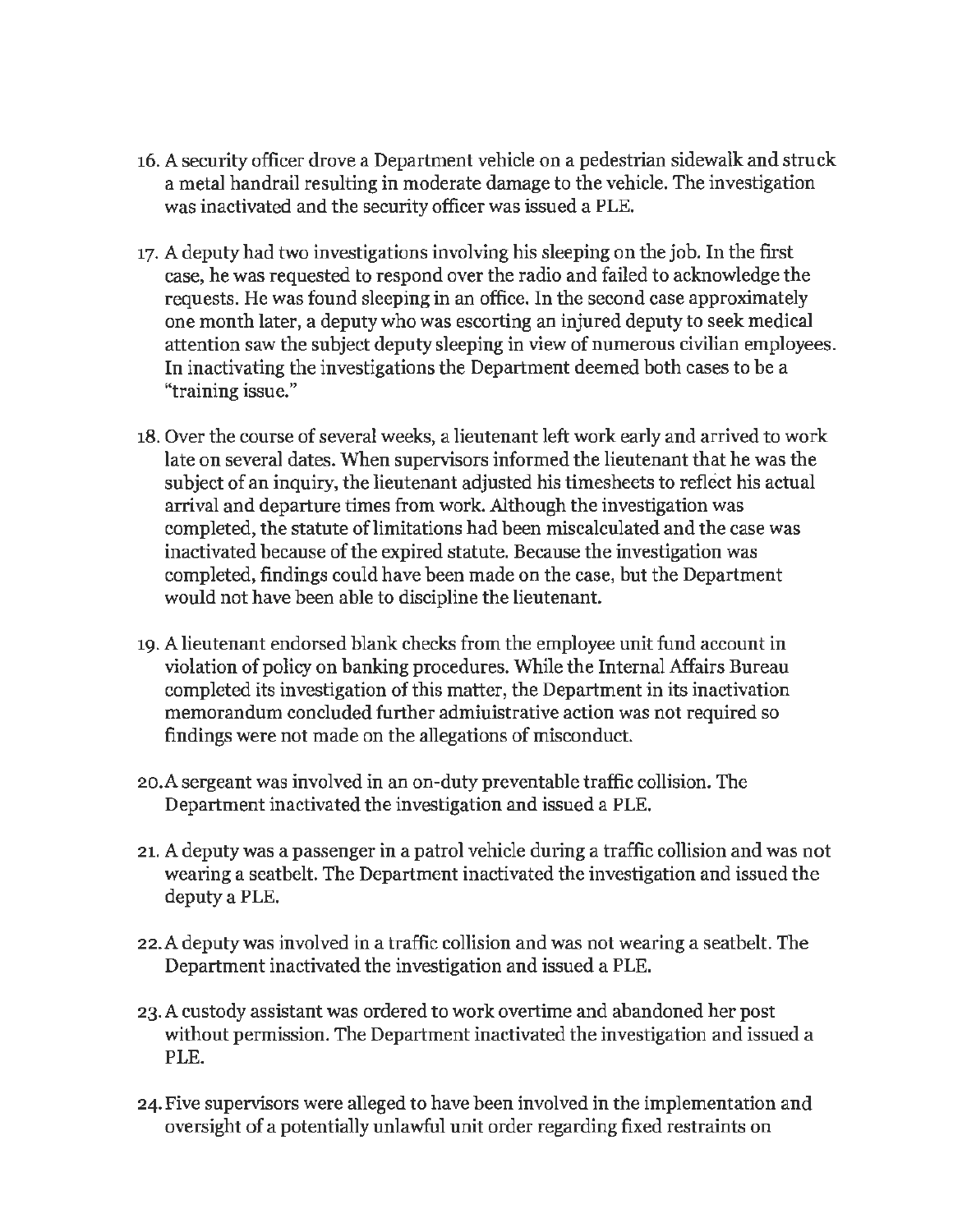inmates that was inconsistent with Department-wide policy. The Division Chief inactivated the investigation after a review of the case and circumstances.

- 25. A deputy was involved in a traffic collision and was not wearing his seatbelt. He acknowledged and accepted responsibility for his action. The Department concluded a full administrative investigation was not necessary and would prove futile based on the circumstances presented. The investigation was inactivated and a PLE was issued to the deputy.
- 26. A deputy responded to a violent assault on an inmate by other inmates. The inmate had been stabbed in the upper torso and was bleeding profusely. The deputy initiated a radio broadcast asking for a supervisor and back-up personnel to respond. Video depicts the deputy pointing his OC spray cannister at the suspects who continued their assault for another 11/2 minutes before a second deputy arrived and deployed his OC spray. During a review of the incident, it was determined the deputy should have reacted quicker and delayed the rescue of the victim. The previous chief requested the case be handled by IAB. A current chief inactivated the investigation, deeming the incident a training issue.
- 27. A supervisor located over 200 inmate requests/grievances in drawers, some of which were about a year old and had not been addressed. The supervisor's inquiry determined a particular sergeant may have been responsible for at least three of the inmate requests/grievances being concealed in the drawer. After a chief reportedly reviewed documents and videos, the chief determined there was no policy violation and inactivated the administrative investigation. It is unclear from the documentation available to OIG staff what documents or video was reviewed. However, the sergeant had previously received a two-day suspension for misconduct involving inmate care.
- 28.A deputy violated the 96-hour overtime threshold policy for a second time in a two-month period. The deputy received a PLE after the first violation and was admonished that if he did not properly manage his overtime, he would be disciplined. The policy is **in** place in order to minimize the possibility that deputies are fatigued while performing their duties. The station captain sought a Pre-Disposition Settlement Agreement (PDSA) for a written reprimand for the violation. However, the concerned division chief inactivated the investigation and issued the deputy another PLE.
- 29.A deputy, through his Mobile Digital Computer, sent to his station an inappropriate message that was perceived by some co-workers as an attempt to intimidate and/or challenge them to a fight. The deputy had previously been disciplined for conduct involving Hazing, Derogatory Language, and Professional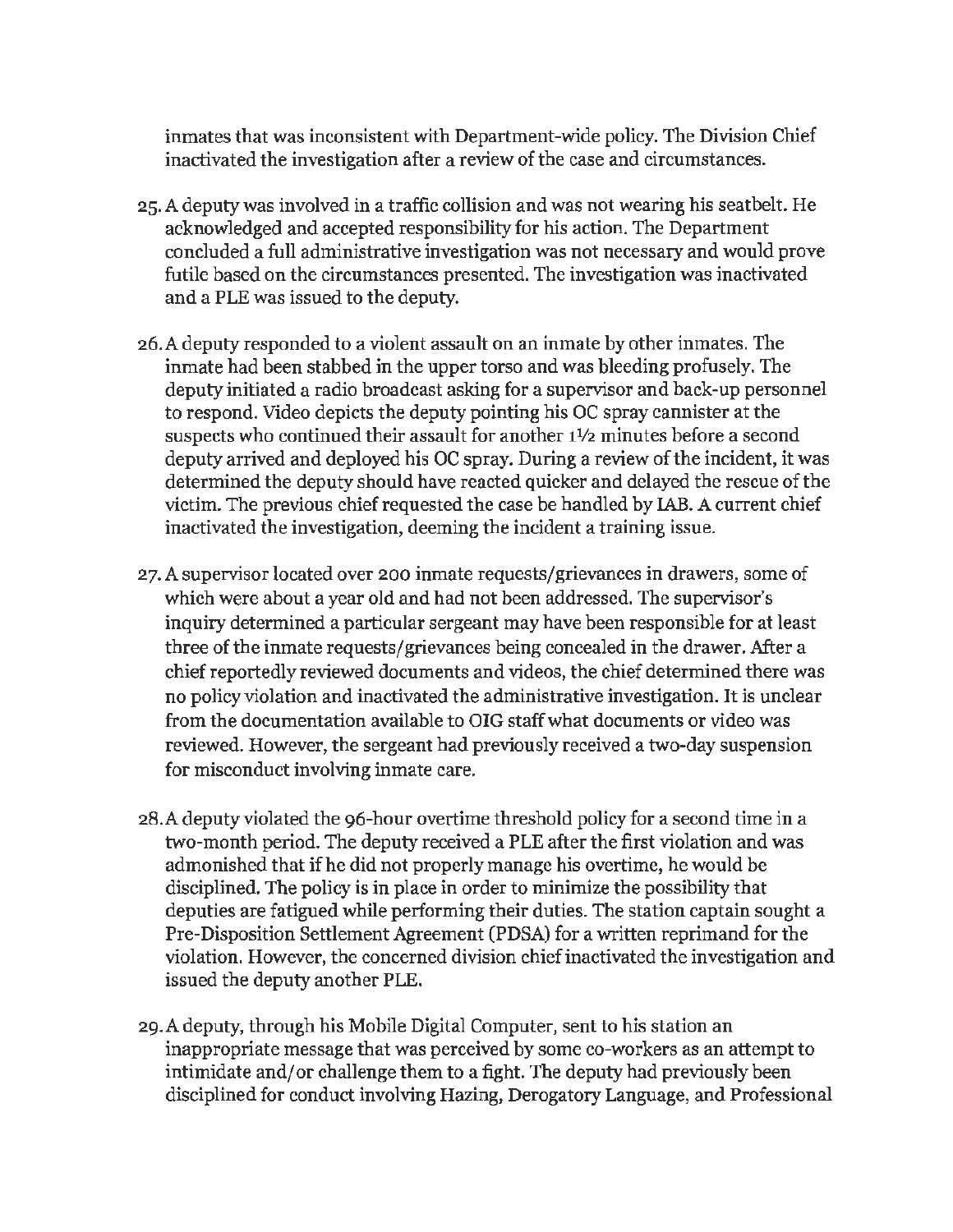Conduct policy violations. The investigation was inactivated, and the deputy was issued a PLE.

- 30.A deputy was involved in conduct that allegedly caused an inmate to become hostile and led to a use-of-force incident. The incident was being investigated by IAB. While it was acknowledged by the deputy's chief in the inactivation memoranda that the deputy could have used better tactics, the chief deemed the matter a training issue and inactivated it.
- 31. While driving a marked vehicle on a pedestrian sidewalk of a college campus, a security officer struck a wall resulting in minor damage to the vehicle. The security officer signed a PDSA with his captain for a two-day suspension. A chief, however, subsequently inactivated the case, rescinded the PDSA, and issued the security officer a PLE.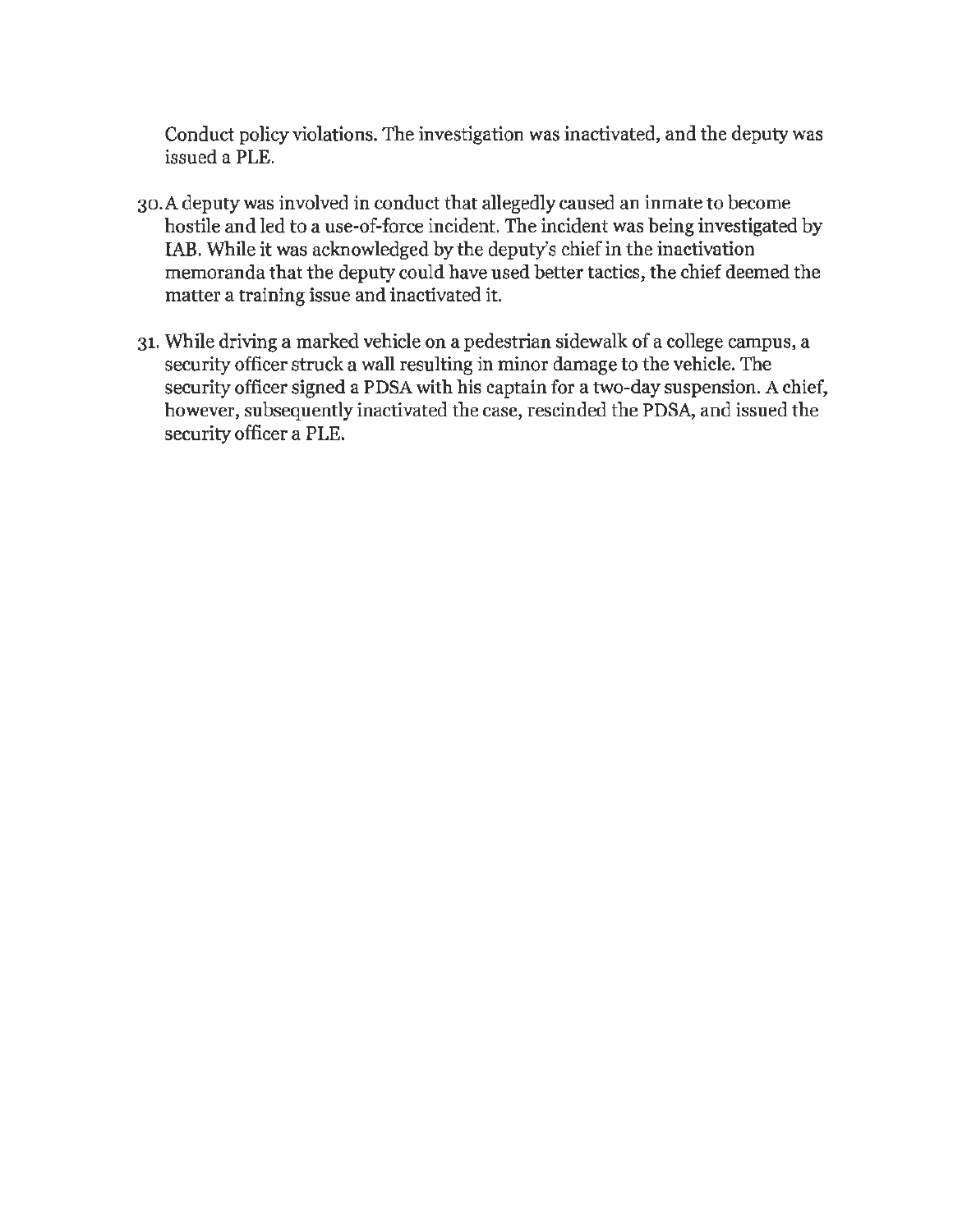#### **AITACHMENT B**

#### **FOUNDED CASES WHERE FINDINGS AND/OR DISCIPLINE WAS MODIFIED AFfER LETTER OF INTENT WAS ISSUED**

#### **Modifications before Letter of Imposition Issued**

- 1. In July 2018, a deputy was served with a letter of intent to discharge for maintaining a relationship with an individual convicted of narcotics charges and using Department resources to run an inquiry on the individual, in violation of the Fraternization, Prohibited Association, Reporting Information, General Behavior, and Use of Communications Equipment policies. The 2012 Guidelines for Discipline provide that a founded violation of the Fraternization or Prohibited Association policies is discharge. After the grievance hearing, the Department entered into a settlement agreement with the deputy whereby it removed all of the previously founded charges except the Use of Communications Equipment and added a founded charge of Performance to Standards for failing to obtain written consent to maintain a relationship with a person convicted of narcotics charges and for using a Department computer to obtain confidential information for personal and/or unofficial purposes. The deputy's discipline was reduced to a 10-day suspension and he was transferred from Patrol Operations to Court Services Division.
- 2. In August 2018, a law enforcement technician was served with a letter of intent to suspend her for 10 days for founded policy violations involving insubordination, conduct toward others, derogatory language, and workplace violence. The employee argued with a supervisor in front of coworkers, refused to follow a direct order, refused to put down scissors in her hand, and threatened harm against the supervisor when speaking to others about the incident. After the grievance hearing, the insubordination and workplace violence policy violations were removed but the other misconduct findings remained the same and the discipline was reduced to a two-day suspension.
- 3. In August 2018, a civilian employee was served with a letter of intent to suspend him for 10 days for multiple founded policy violations arising from off-duty incidents involving his conduct toward city officials. Specifically, he tried to enter a road closure without providing identification, drove forward and hit the traffic barricade causing part of it to hit and scratch a vehicle, threw traffic cones in the direction of two city officials and yelled at them. After the grievance hearing, the findings remained the same, but his discipline was reduced to a nine-day suspension.
- 4. In September 2018, a custody assistant was served with a letter of intent to suspend him for five days for inadequately conducting safety checks on an inmate and failing to immediately request medical attention. After the grievance hearing,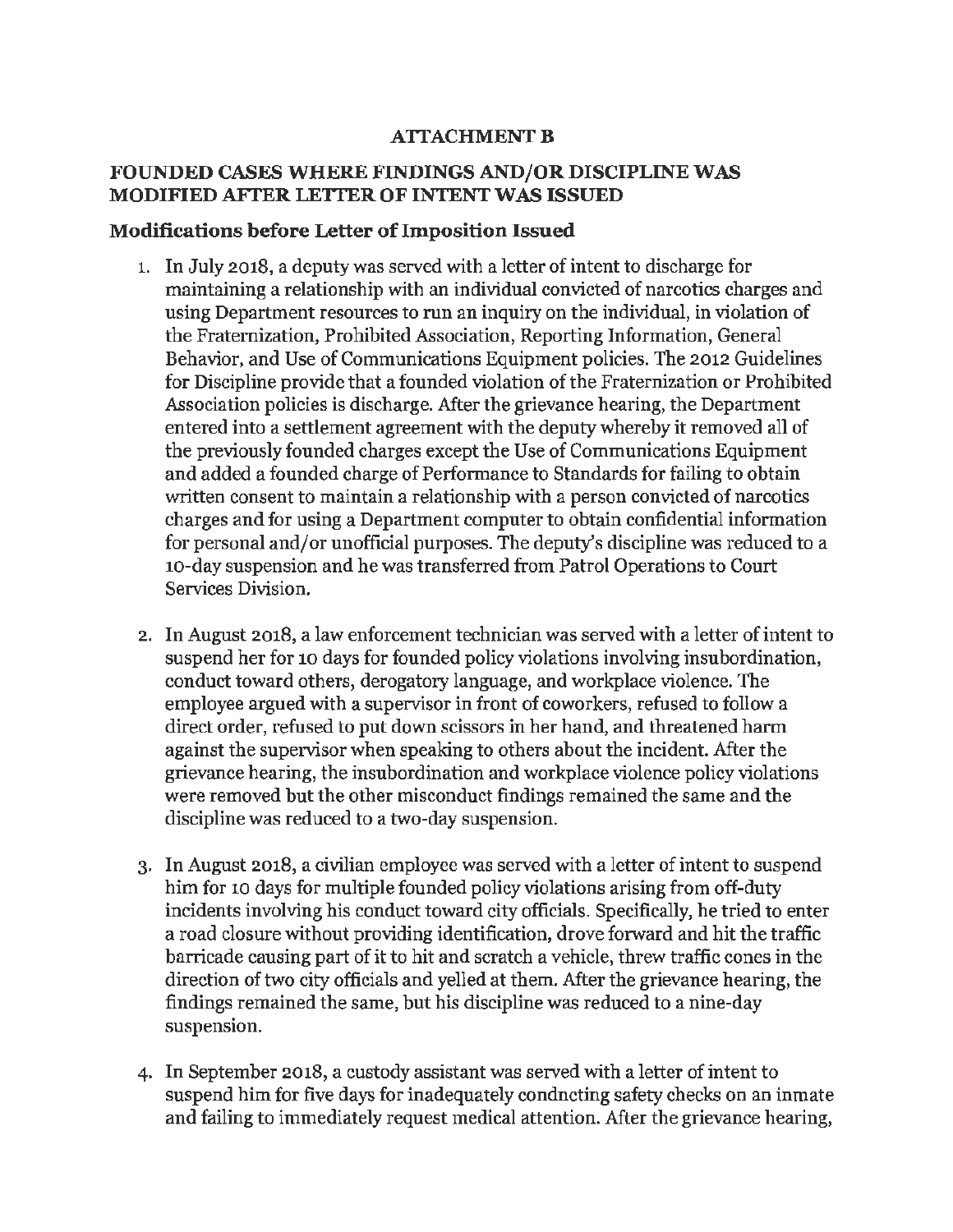the founded policy violations for Performance to Standards and Obedience to Laws remained the same but his discipline was reduced to a two-day suspension.

- 5. In September 2018, a deputy was served with a letter of intent to suspend him for five days for failing to recognize that his use of control holds on a resisting suspect was reportable force and for failing to document his actions in a report, in violation of the Performance to Standards policy. After the grievance hearing, the Department entered into a settlement agreement. Based on the information available to OIG staff, we could not determine if there was a change in the findings, but the discipline was reduced to a two-day suspension.
- 6. In September 2018, a sergeant was served with a letter of intent to suspend him for 15 days for failing to recognize reportable force, failing to direct deputies to document their actions, and failing to conduct an inquiry into the deputies' actions, in violation of Performance to Standards, Obedience to Laws, Force Reporting, Force Review Procedures, and Sergeants policies. After the grievance hearing, the Department entered into a settlement agreement with the sergeant. Based on the information available to OIG staff, we could not determine if there was a change in the findings, but the discipline was reduced to a five-day suspension.
- 7. In October 2018, a deputy was served with a letter of intent to discharge for driving under the influence with a blood alcohol content of .15%, being involved in a traffic collision, and brandishing a firearm while intoxicated, in violation of General Behavior, Obedience to Laws, and Safety of Firearms policies. The 2012 Guidelines for Discipline provides a discipline range up to and including discharge for one or more of those violations. After the *Skelly* hearing, the Department entered into a settlement agreement leaving the findings in place but reducing the discharge to a 25-day suspension.
- 8. In October 2018, a sergeant was served with a letter of intent to suspend him for 12 days for wrongly allowing an inmate to stay in disciplinary housing for 10 days for possession of drugs even though it was almost immediately determined that the item he possessed was a makeshift ear plug made with crushed up potato chips. After the *Skelly* hearing, the founded policy violations for General Behavior, Obedience to Laws, Responsibilities of a Supervisor, and Discipline Review procedures were all reversed, and his discipline was reduced to a two-day suspension for a Performance to Standards policy violation.
- 9. In October 2018, a deputy was served with a letter of intent to suspend her for five days for throwing a water bottle toward a female inmate to get her to lay down on her bunk. The incident was captured on video. After the grievance hearing, the founded policy violations for Obedience to Laws and Performance to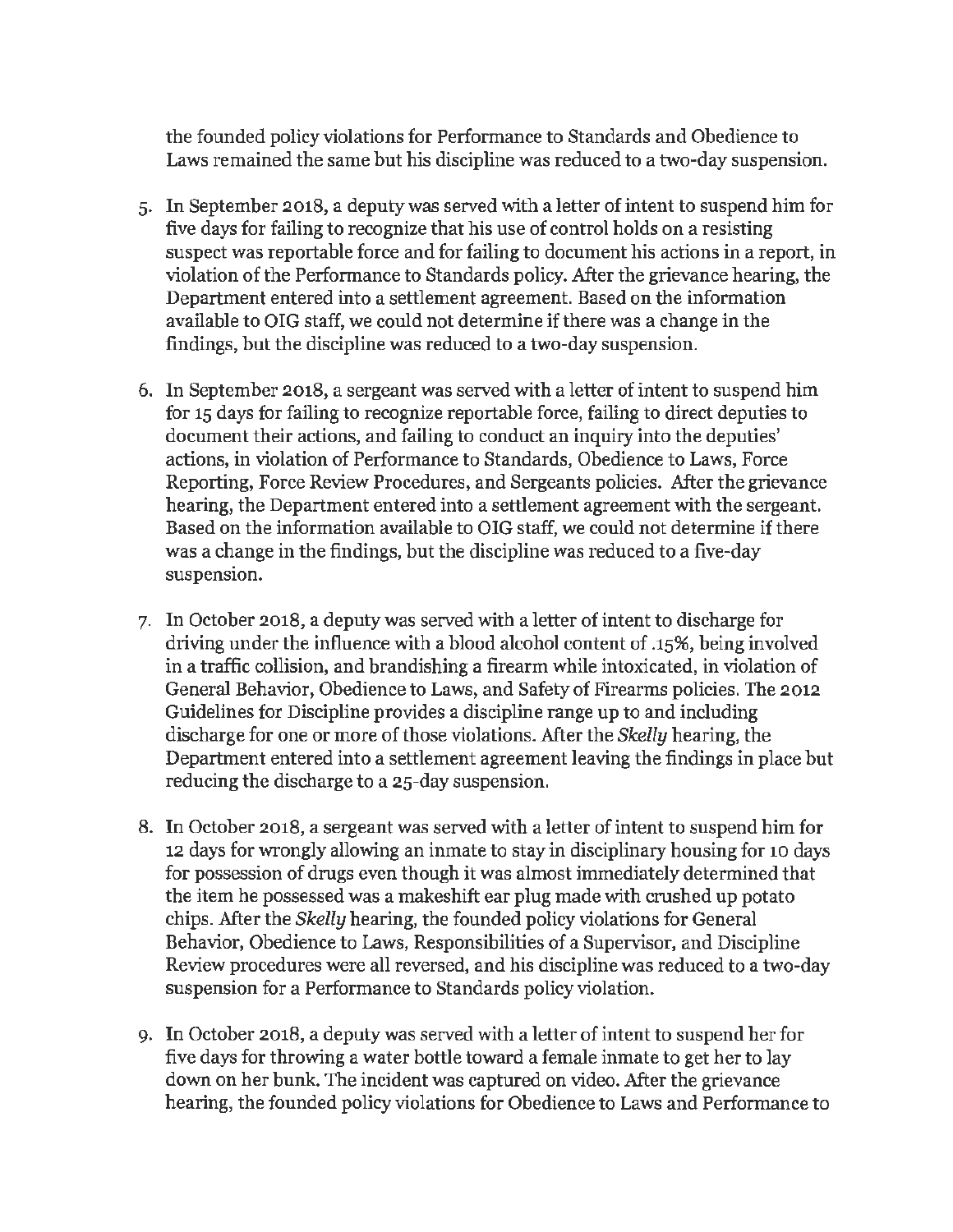Standards remained the same but the discipline was reduced to a two-day suspension.

- 10. In October 2018, a cook was served with a letter of intent to suspend him for 15 days for founded False Statements because he provided inaccurate information to a supervisor during an inquiry into the whereabouts of and reason for another employee's absence. After the grievance hearing, the False Statements charge was removed and his discipline was reduced to a five-day suspension for a founded Performance to Standards policy violation for the same false-statements misconduct, i.e., providing inaccurate information to a supervisor during an inquiry into the whereabouts of and reason for another employee's absence.
- 11. In October 2018, a deputy was served with a letter of intent to suspend him for 15 days for deploying a Taser on a naked individual multiple times when the individual was no longer assaultive or high risk, for punching him in the head and torso multiple times when trying to handcuff him, and for confronting an uncooperative suspect secured in the back seat of his vehicle without summoning additional assistance, in violation of the Unreasonable Force, Force Prevention, Tactical Incidents, Taser, Performance to Standards, and Obedience to Laws policies. The 2012 Guidelines for Discipline provide for a minimum 15-day suspension for a violation of the Unreasonable Force policy. After his grievance hearing, the Department entered into a settlement agreement whereby the unreasonable force and force prevention policy violations were deemed "unfounded" and his discipline was reduced to a three-day suspension.
- 12. In October 2018, a deputy was served with a letter of intent to suspend her for 15 days for deploying a Taser on a naked individual multiple times when he was no longer assaultive or high risk, in violation of the Unreasonable Force, Taser, Performance to Standards, and Obedience to Laws policies. After her grievance hearing, the Department entered into a settlement agreement whereby the Unreasonable Force and Performance to Standards policy findings were deemed "unfounded" and the discipline was reduced to a written reprimand for failing to identify and articulate independent observations related to the decision to use the Taser.
- 13. In November 2018, a custody assistant was served with a letter of intent to discharge for engaging in prostitution, having sexual intercourse with a minor, and false information in his application for employment, in violation of General Behavior, Immoral Conduct, Obedience to Laws, and False Information in Records Policies. The 2012 Guidelines for Discipline provides a discipline range of up to and including discharge for one or more of those violations. After the *Skelly* hearing, the Department entered into a settlement agreement with the custody assistant whereby the finding of False Information in Records was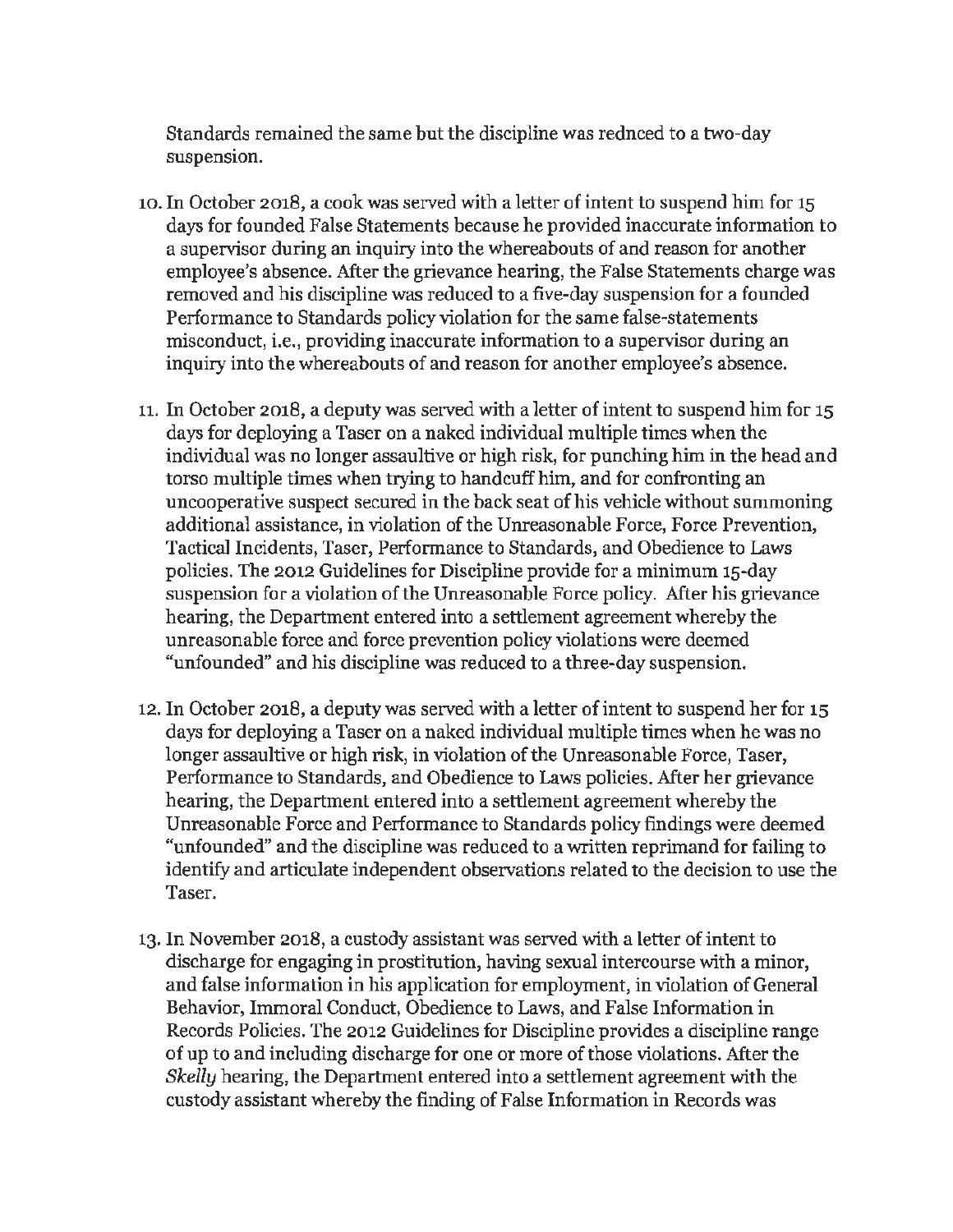removed, the discharge was rescinded, and the employee received a 15-day suspension.

- 14. In November 2018, a deputy was served with a letter of intent to suspend him for three days for failing to secure the module row gates, which resulted in an inmate getting assaulted by another inmate. The deputy also allowed unauthorized inmates to be present in the module. After the grievance hearing, the discipline was reduced to a written reprimand. Based on the information available to OIG staff, we could not determine if there was a change in the findings.
- 15. In November 2018, a custody assistant was served with a letter of intent to discharge for failing to report witnessed use of force and making false statements, in violation of the Force Reporting, False Statements, Honesty, Responsibility for Documentation, Performance to Standards, and Obedience to Laws policies. The 2012 Guidelines for Discipline provides a discipline range of up to and including discharge for one or more of those violations. After his grievance hearing, the Department entered into a settlement agreement with the custody assistant whereby the False Statements charges were deemed "unresolved," and his discipline was reduced to a 20-day suspension for taking no action to assist coworkers in a use of force, failing to report witnessed use of force, failing to submit a memorandum after being ordered to do so multiple times by a supervisor, and telling a supervisor he did not witness the force when questioned about the use of force.
- 16. In November 2018, a deputy was served with a letter of intent to suspend him for five days for engaging in sexual intercourse and oral copulation in a vehicle parked in a public parking lot and being investigated for rape, in violation of General Behavior and Disorderly Conduct policies. After the grievance hearing, the Department entered into a settlement agreement modifying the findings to deem the General Behavior policy violation "unfounded" and deleting any reference in the findings to oral copulation and to being investigated for a rape allegation. The deputy's discipline was reduced to a one-day suspension.

#### **Modifications after Letter of Imposition Issued**

17. A deputy involved in a significant force incident captured on video in 2016 was investigated by ICIB for assault under color of authority, in violation of Penal Code section 149. The force involved pointing a gun at a suspect and yelling, "Don't fucking move or I'm gonna shoot you, dipshit," and then punching the suspect numerous times after throwing him to the ground. The District Attorney's office declined to file criminal charges. The case was thereafter investigated by lAB and presented to the Executive Force Review Committee (EFRC) for review. The EFRC panel comprised of three commanders found the force and tactics were out of policy, in violation of the Unreasonable Force, Force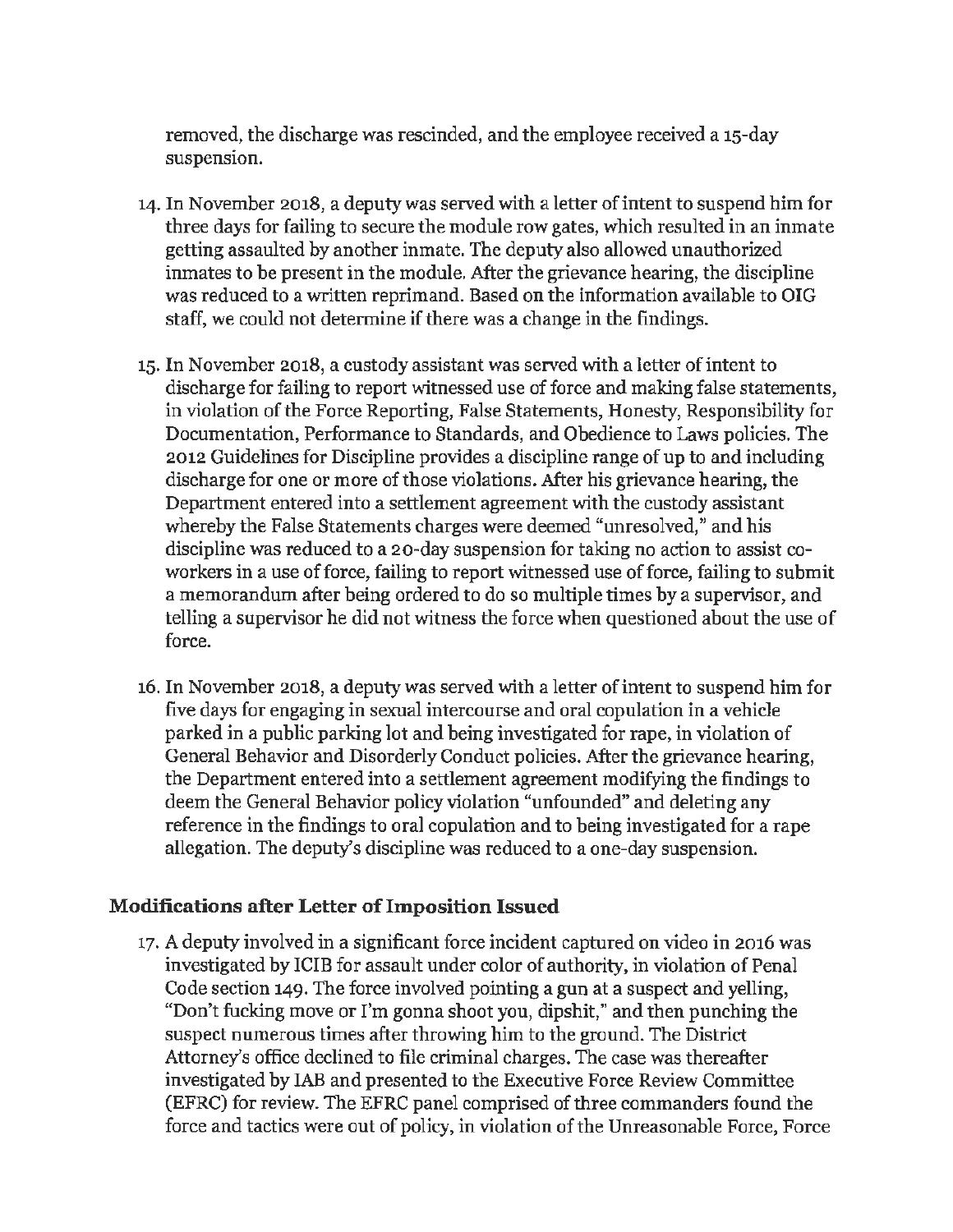Prevention, Tactical Incidents, Performance to Standards, and Obedience to Laws policies. The EFRC panel recommended the deputy be terminated and the Case Review panel, comprised of the Undersheriff and two assistant sheriffs, concurred with the recommendation in March 2018. The 2012 Guidelines for Discipline provides a discipline range of up to and including discharge for one or more of those violations. After the letter of imposition was issued to the deputy and while the case was pending before the Civil Service Commission, the Department entered into a settlement agreement with the deputy whereby the findings remained the same, but the discharge was reduced to a 30-day suspension.

- 18. A deputy was discharged in February 2018 for maintaining a relationship with a member of a criminal street gang, in violation of the Fraternization, General Behavior, and Obedience to Laws policies. While the case was pending before the Civil Service Commission, the Department entered into a settlement agreement with the deputy. The Department's internal database indicates the findings were unmodified, but the discharge was reversed and the deputy will receive "no discipline" because the Department concluded that discipline could not be imposed within the one-year statute of limitations *as* required by Government Code section 3304.
- 19. A deputy was suspended for 15 days in 2018 for an incident involving the police responding to his residence because of a heated argument and an alleged threat to blow his girlfriend's head off that was overheard by a neighbor but denied by the girlfriend. The deputy was intoxicated, repeatedly refused to cooperate with the responding officers, used profanity toward them, and delayed their investigation, in violation of the Obstructing an Investigation, Conduct Toward Others, Professional Conduct, General Behavior, and Obedience to Laws policies. The deputy had previously been investigated for a rape allegation involving a woman he had met while on duty, but the case was deemed unresolved due, in part, to the woman's level of intoxication. While the case was pending before the Civil Service Commission, the Department entered into a settlement agreement whereby the findings remained the same, but the discipline was reduced to a fiveday suspension.
- 20. A custody assistant was suspended for 15 days in 2017 for confronting a recalcitrant inmate without notifying a supervisor and failing to report a use of force against a handcuffed inmate, in violation of the Use of Force, Recalcitrant Inmate, Handcuffing, Performance to Standards, and Obedience to Laws policies. The incident *was* captured on video. While the case was pending before the Civil Service Commission, the Department entered into a settlement agreement with the custody assistant whereby the findings remained the same, but the discipline was reduced to a six-day suspension.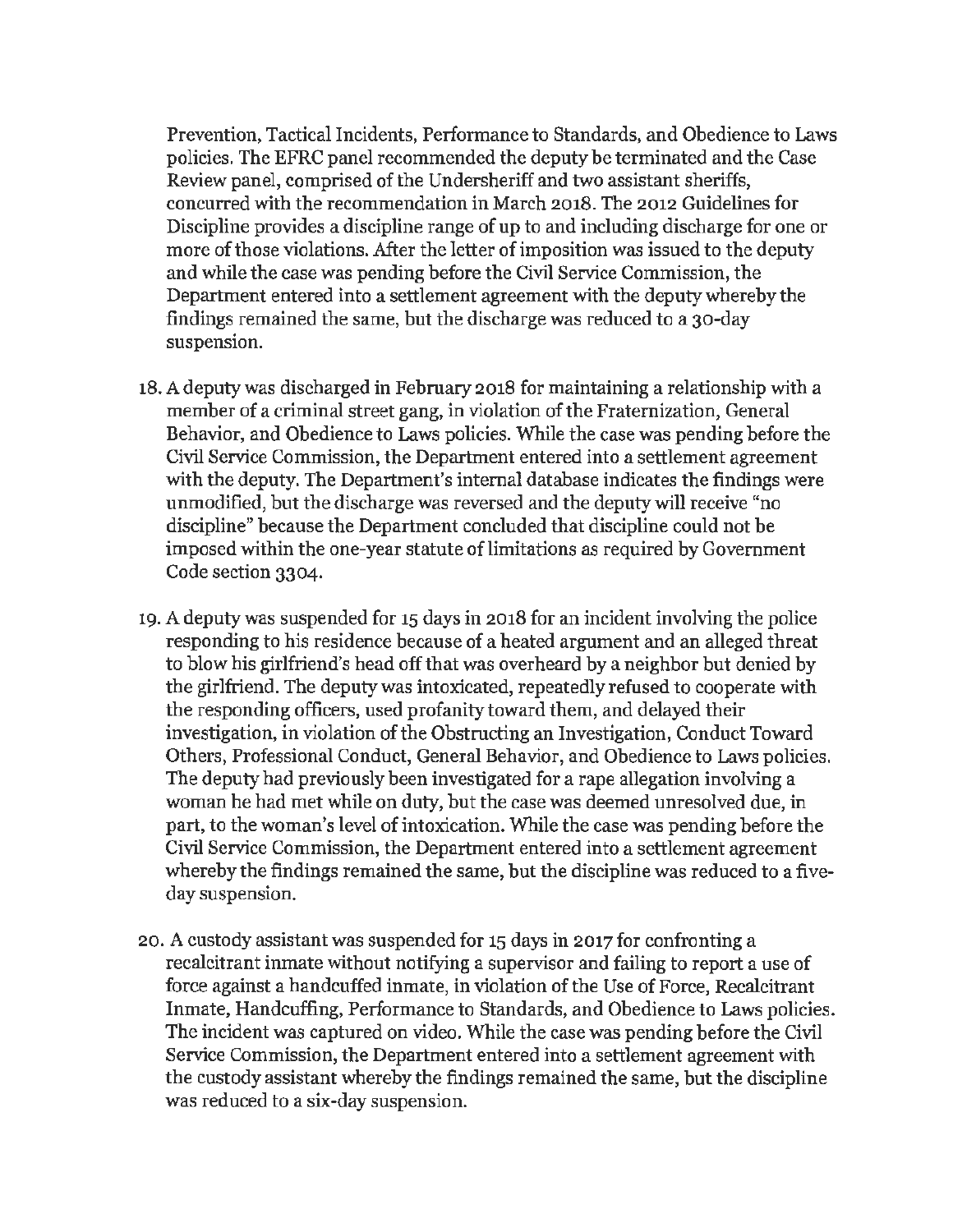21. In 2018, after the custody assistant above served his 15-day suspension, he was discharged for driving under the influence of alcohol, in violation of Obedience to Laws and General Behavior policies. The 2012 Guidelines for Discipline provides for a 15-day suspension for those violations. However, such a suspension does not take into account progressive discipline. The custody assistant had been demoted in 2010 from a deputy to a custody assistant for off-duty misconduct involving his participation in a fight at a bar, in violation of the Disorderly Conduct, General Behavior, Off-Duty Incidents, and Obedience to Laws policies. Additionally, in 2015, he was suspended for 15 days for failing to report force, in violation of the Use of Force Reporting Procedures, Performance to Standards, and Obedience to Laws policies. While the discharge case was pending before the Civil Service Commission, the Department entered into a settlement agreement whereby the findings remained the same, but the discipline was reduced to a 15-day suspension.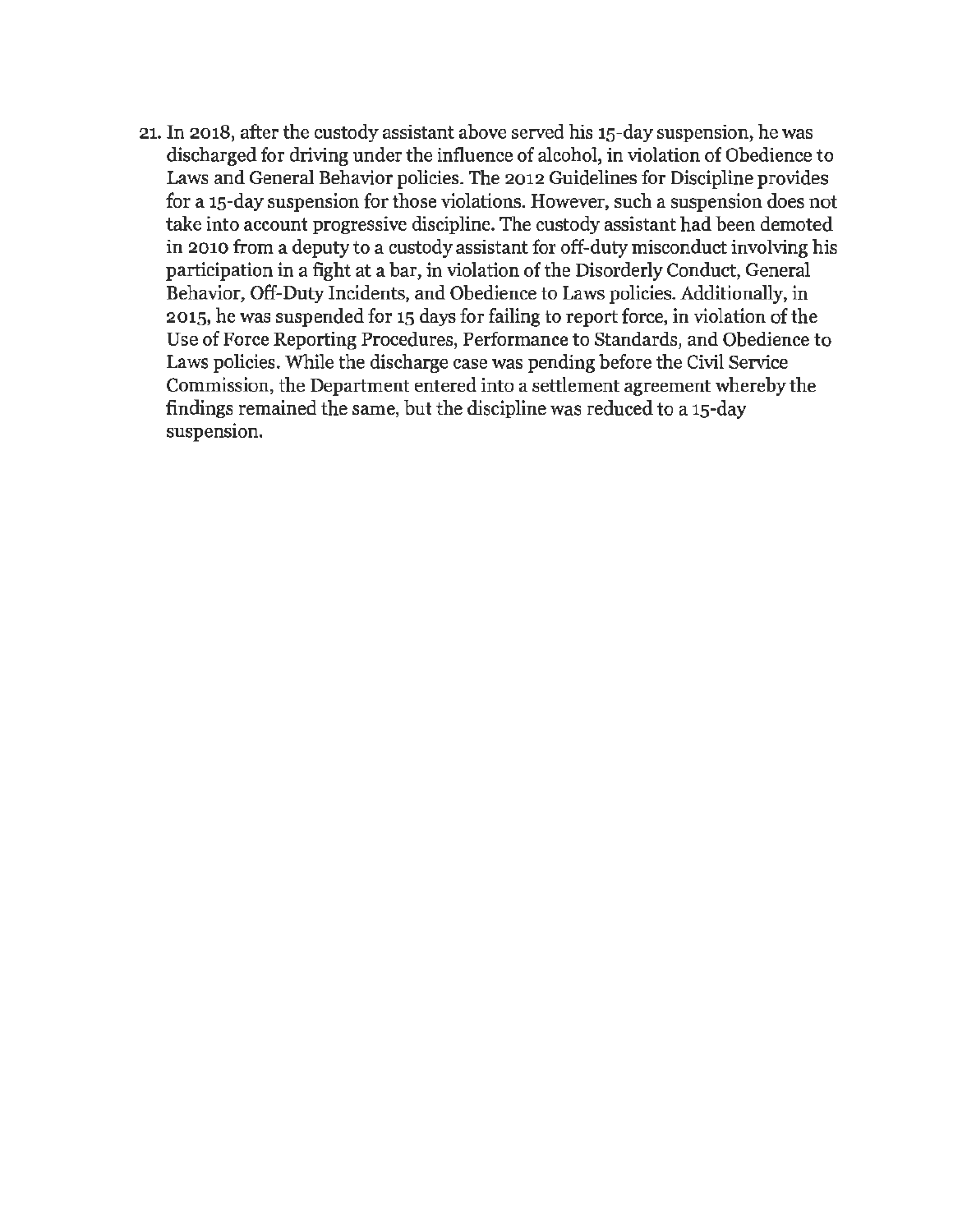# LASD RESPONSE TO THE OFFICE OF INSPECTOR GENERAL REPORT BACK ON MONITORING OF LASD INTERNAL ADMINISTRATIVE INVESTIGATIONS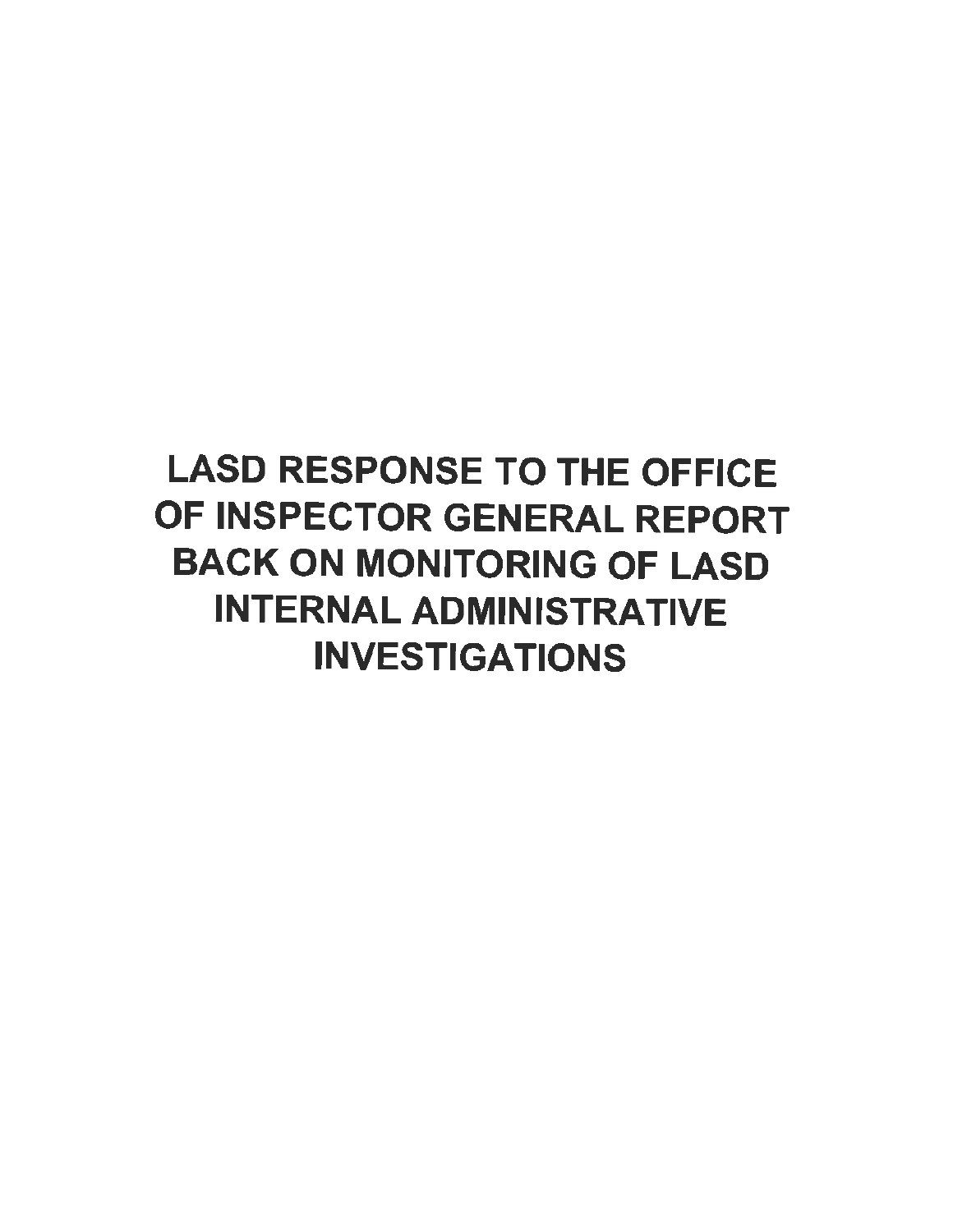### **INTRODUCTION**

This portfolio was produced to provide an internal response to the County of Los Angeles Office of Inspector General's (OIG) memorandum to the Los Angeles County Board of Supervisors dated April 1, 2019. The subject line of the OIG memorandum specifically stated "Report-Back on the Monitoring of LASO Internal Administrative Investigations."

## **BACKGROUND**

On March 12, 2019, the Los Angeles County Board of Supervisors directed the OIG "to continue to monitor and report back to the Board on a monthly basis outcomes and dispositions on disciplinary actions taken by the Department, as well as any efforts or actions taken by the Sheriff to implement the Commission or similar process to reevaluate discipline."1 On March 29, 2019, The OIG provided the Department with a submission draft of its first report. The OIG report asserts to be a tracking of the disposition of the Department's administrative investigations from January 1, 2019 through February 28, 2019.

The OIG report incorporates two attachments (A and B). Attachment A chronicles fortyfive administrative investigations that were inactivated by the Department.<sup>2</sup> Attachment B provides a synopsis of twenty-one founded administrative cases where findings and/or discipline were modified after the employee was served the Letter of Intent.

### **RESPONSE**

The OIG report reflects a superficial snapshot of selected inactivated administrative cases and founded investigations that resulted in modified discipline.

The current administration is steadfast in ensuring a fair and balanced disciplinary process for its sworn and civilian employees. Accordingly, as it relates to administrative investigations, as new information arises that mandates a different course of action be taken, it is the duty of Department executives to respond in a manner that is in the best interest of both the employee and the Department. This course of action, in some instances, when warranted, includes the inactivation of the administrative case. Moreover, as it relates to modification of discipline, this administration acknowledges the grievance or Skelly process is a crucial component in maintaining an equitable disciplinary process. Department executives are expected to respect this vital component by objectively considering all information presented by the employee and

<sup>1</sup>See page 4 of Motion by Supervisors **Mark** Ridley-Thomas and Sheila Kuehl entitled Evaluated the Legality of the Proposed "Truth and Reconciliation Commission" and the Reexamination of Sheriff Discipline Cases"

<sup>2</sup> Internal Affairs Bureau reports a total of 44 cases inactivated from January 1, 2019 through February 28, 2019.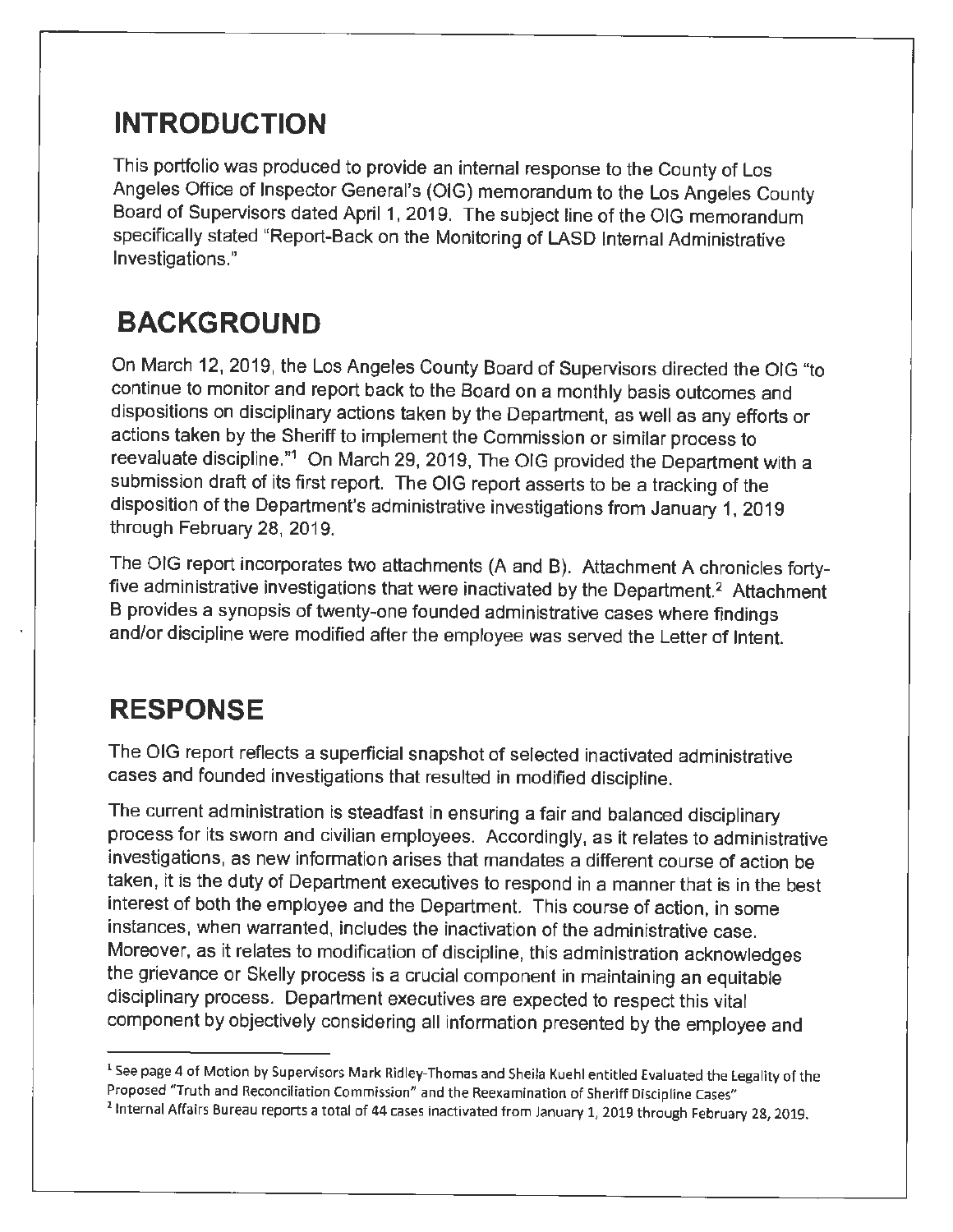subsequently conducting a fair and reasonable review of the case prior to imposing discipline. In cases where, based on the totality of the facts presented, modification of discipline is justified, Department executives have the discretion to do so.

Employee Relations prepares settlement agreements that result from filed grievances involving discipline ranging from written reprimand to thirty (30) days.

Advocacy Unit prepares settlement agreements that result from all discharge cases and all discipline imposed for members of Bargaining Unit 721 prior to an appeal filed at the Civil Service Commission.

Settlement agreements prepared as a result of an appeal at the Civil Service Commission or Employee Relations Commission have been vetted through County Counsel prior to signatures being procured from the parties and final execution.